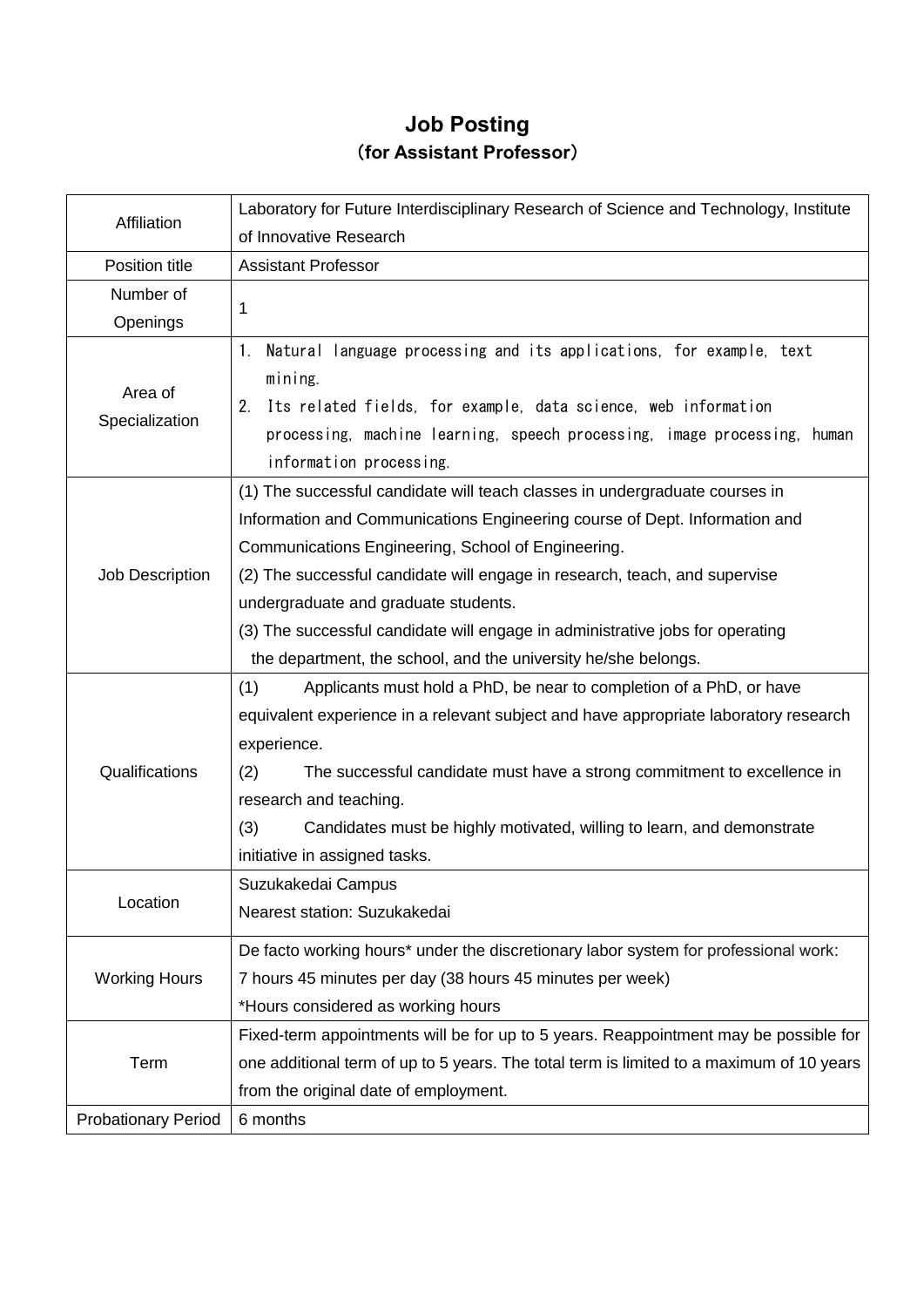| Salary                     | The successful candidate will be paid under the "Annual Salary System with Lump-             |
|----------------------------|----------------------------------------------------------------------------------------------|
|                            | Sum Retirement Allowance" pursuant to the Institute's Regulations on Wage and                |
|                            | Salary for Staff under Annual Salary System with Lump-Sum Retirement Allowance. In           |
|                            | accordance with the regulations, the amount of annual salary will be determined based        |
|                            | on the standard level for the first fiscal year of employment, and will be based on          |
|                            | performance evaluations in subsequent years. A retirement allowance will be paid             |
|                            | separately at the time of retirement.                                                        |
| Social insurance           | Employee's pension, Mutual Aid Association short-term benefits (health insurance),           |
| and other benefits         | employment insurance, worker's compensation Insurance.                                       |
| Employer                   | President of National University Corporation Tokyo Institute of Technology                   |
| <b>Proposed Start Date</b> | December 1, 2022 or the earliest possible date thereafter                                    |
|                            | A later date, e.g. April 1, 2023, is also negotiable.                                        |
| Closing Date for           | Applications must be received by June 24, 2022                                               |
| Application                |                                                                                              |
|                            | Selection will be based on a comprehensive review of applications and interviews.            |
| <b>Selection Process</b>   | Selected applicants may be asked to have an on-campus interview and/or give a                |
|                            | presentation.                                                                                |
|                            | Please note that travel expenses for attending in-person interviews will not be              |
|                            | reimbursed.                                                                                  |
|                            | List of required documents                                                                   |
|                            | Curriculum vitae including professional and educational history (from high school<br>1.      |
|                            | onward), degrees, awards, and email address.                                                 |
|                            | 2.<br>Accomplishment statement, including:                                                   |
|                            | a. Refereed journal papers                                                                   |
|                            | b. Refereed conference proceedings and non-refereed conference proceedings                   |
|                            | Commentaries<br>С.                                                                           |
|                            | <b>Books</b><br>d.                                                                           |
| Required                   | Patents, etc.<br>е.                                                                          |
| Documents                  | Please include details for each category. For lectures, state if it was a keynote or invited |
|                            | lecture.                                                                                     |
|                            | For items a. and b., include the number of citations, h-index, and name of database*         |
|                            | used.                                                                                        |
|                            | *Google Scholar Citations, Scopus, Web of Science, or Inspire                                |
|                            | Up to three reprints or copies of major publications (one copy for each publication)<br>3.   |
|                            | Acquired research grants and external funds. Include names of the funds, project<br>4.       |
|                            | titles, amounts, periods of research, and allocated amounts (if not the principal            |
|                            | researcher)                                                                                  |